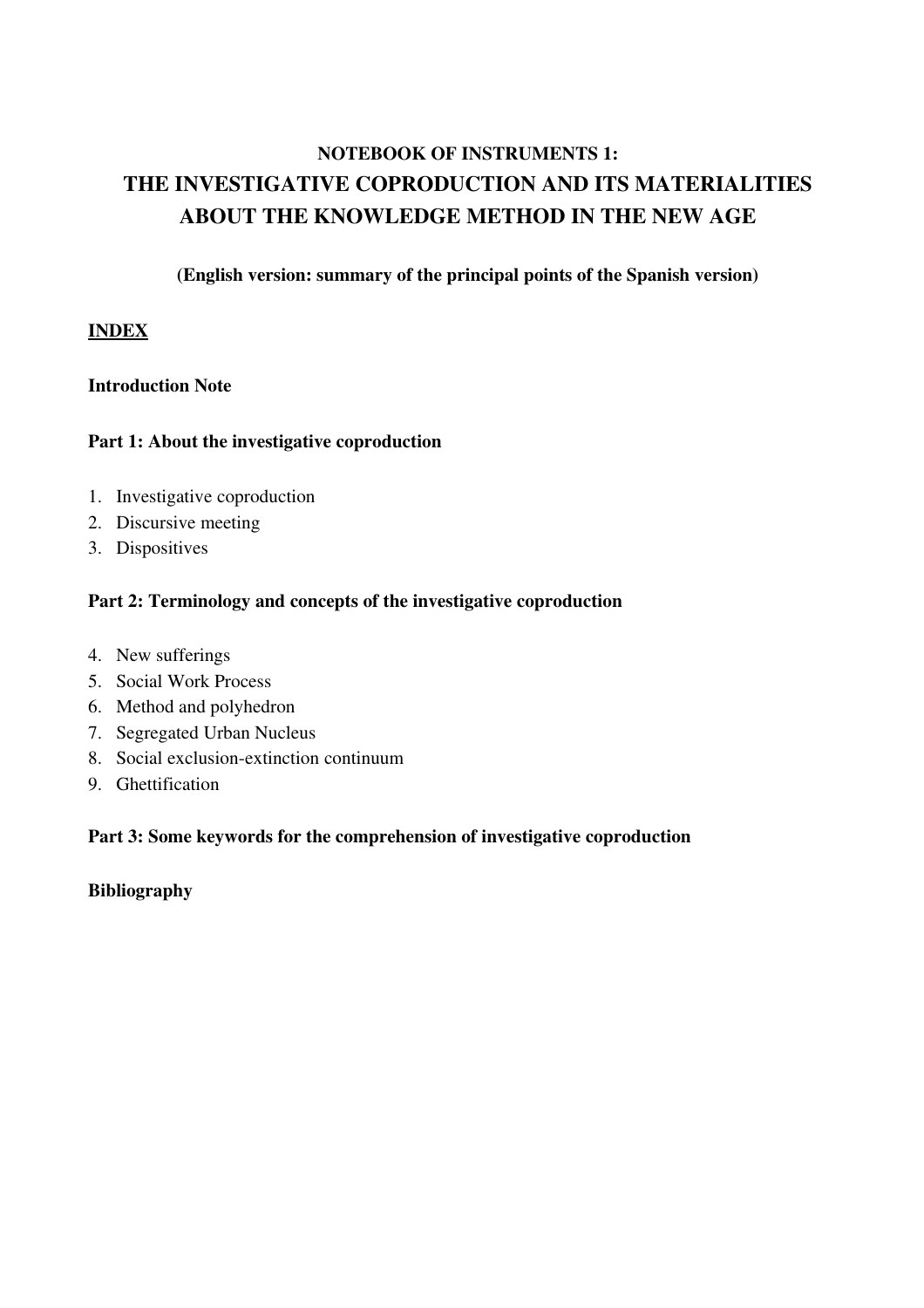### INTRODUCTORY NOTE

The present booklet is a working tool made by the research team framed within Gino Germani Institute of Investigation, Social Sciences Faculty, Buenos Aires University, Argentina, that is directed by Alberto L. Bialakowsky. Our participation in the UPU Second Regional Meeting in Santo Domingo, República Dominicana, April 2007, framed within the Agreement signed in C.A. de Buenos Aires in May 2006, will be a chance to put in debate different concepts that we have investigatively coproduced in different dispositives of transdisciplinary intervention (Mental Health Hospital T. Borda, Factories recovered by its workers, Schools from the conurbano bonaerense and Segregated Urban Nucleus), and to work as a collective with the participants intending to coproduce knowledges about problems that, we hypothesise, all of our latinamerican region suffers and since them we would like to share repositionings in which collective thinking and doing, we think, shall play a relevant role.

Talking about investigative coproduction is always an invitation to dialogue, to think that scientific technological knowledge is a good that has been concentrated and has become into a commodity and this capability of the new age capitalism, one with a great social and habitational unlodging capability, has turned the knowledge into a good accessible only for few people, distorted by its supposed goal of relating men with nature. Far from that, the productive forces that incarnate technology has been hegemonically concentrated within the system. This is an error, not only due to a fundamentalist moral conception covered by the "search of the truth", but also due the [absentmindedness](http://www.diccionarios.com/consultas.php)  of a science destinated to the Other social and natural being. Knowledge and knowledge creation is turned into a Universal Human Right<sup>[1](#page-1-0)</sup> and, therefore, it is conjugate with all the other rights promoted by social movements.

Therefore, the coproduction states a critical questioning as a starting point and a proposal to face the necessary discoveries for the social change. Usually the scientific machine in social sciences considers the subjects as objects and even take their voices to retransmit it. Then, a fictionalisation of representations is operated with no intents to democratise this distribution. Effects are supposed to be interpretated by an expert or an unilateral translator who will understand the path of the liberating investigative results. This difficulty, we think, is not effective enough to grasp the depth of the feelings and thoughts of the researched subject and considers the same subject as the destinatary of its discoveries. To end with this supposition we propose, as a possible alternative, to investigate as a coproduced task, a reunited action that allows the mutual interchange of knowledges. It is not about the separated contingencies but reunited by an explicit investigative agreement.

<span id="page-1-0"></span><sup>&</sup>lt;sup>1</sup> Cfr.: Declaration of Academic Freedom. Scientific Human Rights (Declaración de Libertad Académica. Derechos *científicos del Ser Humano),* introduced by Dmitri Rabounski Chief Editor of the *Progress in Physics Review*, in *Progress in Physics,* Volumen 2, April 2006.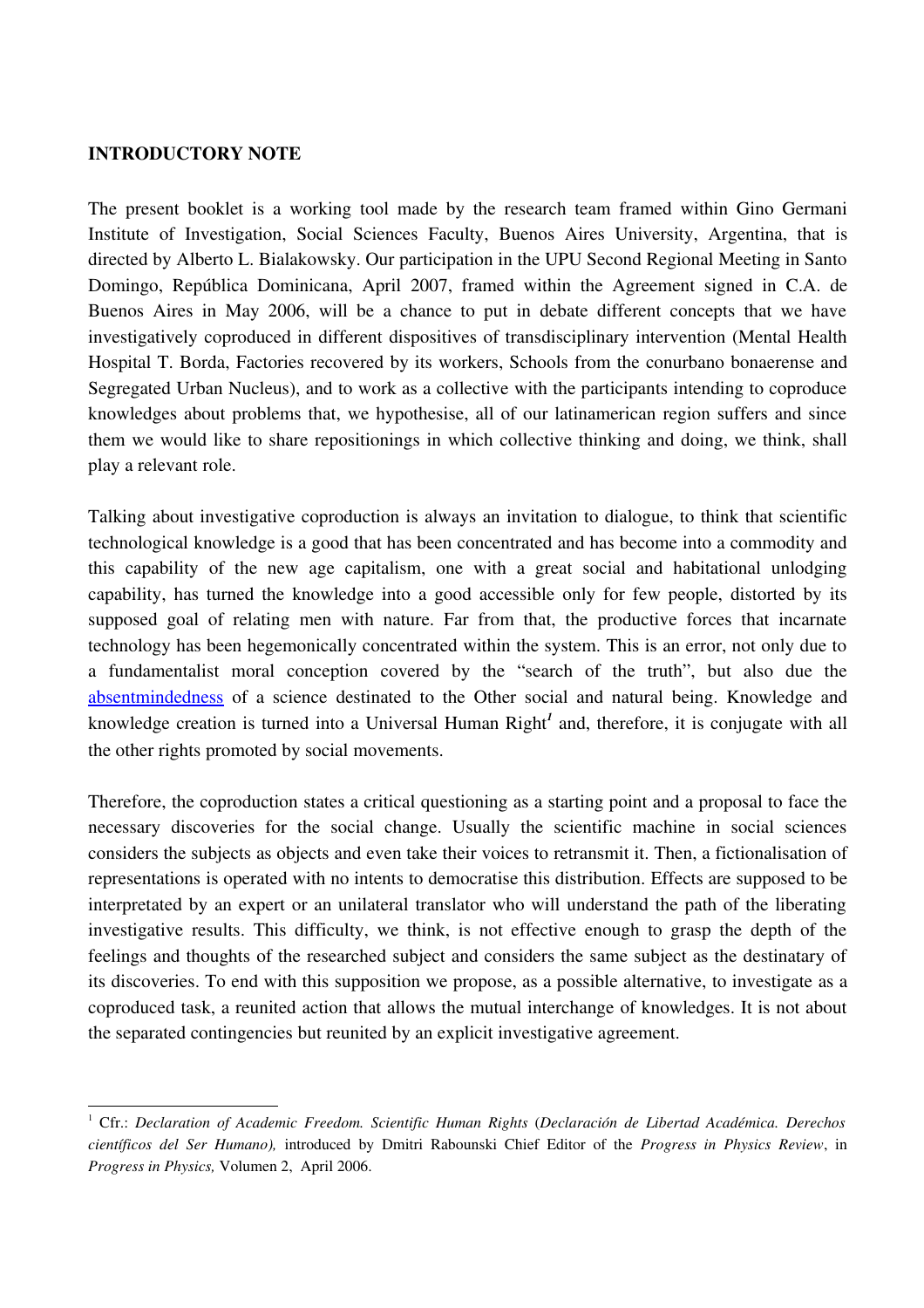This praxis cannot be thought but transdisciplinarily, further disciplines, with the disciplines and the other knowledges, within a dialogic discursive meeting where the interchange of knowledges is relevant but the transference of the research method of discovering is more important. Then, the results emerge from a close conjunction between subjective and collective thinking, and both enriched by the other.

Therfore this glosary or enumeration of concepts, in first place, brings concepts created in the mentioned praxis during the last decade, but they are not unmovable monuments, they are little pieces to think about paths to find and codiscover domination realities. The word and the discovery, we insist, is not about an unmovable truth, but about a possible game of truth, as a starting point to make a critical instrument and a democratic proposal out of the investigative methodology. It is not about transferring knowledges vertically but transferring the discovering method or, at least, to share as a praxis of the discursive meeting.

Many manuals about methodology of the investigation can be consulted, but only a few shall tell us about the material support, its structures and iuncture. Then, it is not possible to think about investigative coproduction without thinking the material producing collective, then, it is not about an idea that goes to another idea, it is about the collective and institutional dispositive, to place it within a productive scene.

Finally, the usages of this small glosary talk as faces that shouldn't be thought as isolated but in interaction, as they are incipient theorycal constructions they should keep coherence and, somehow, be reflected among themselves, hologramatically. Every language has its context and this one has one too, it can't avoid definitions and suppositions. We are inviting you to look over this booklet as a little thicket and to take, if you want to, some fruits and flowers and others which are no more than cruel realities surrounding us, to name them to, at least, demystify them as insuperable commandments, reality and will seems to be contradictory, but the spirit that encourage us will always be to discover more than just the thing (so-called science's contents) but the subject who discover them: you, us, us as the others.

# Part 1: ABOUT THE INVESTIGATIVE COPRODUCTION

# 1. INVESTIGATIVE COPRODUCTION

"The practice of the coproductive method of investigation requires a particular methodology inherent to it. (...) The coproduction represents a discursive space, therefore, it demands to the participants to put into the game their representations and mutual appropriations, at the same time these cessions imply a constructive and discursive discussion, establishing an ethic that requires a recognition of the fundaments of the practice and the possibility of the interchanges" (Bialakowsky, et al, 2004: 125).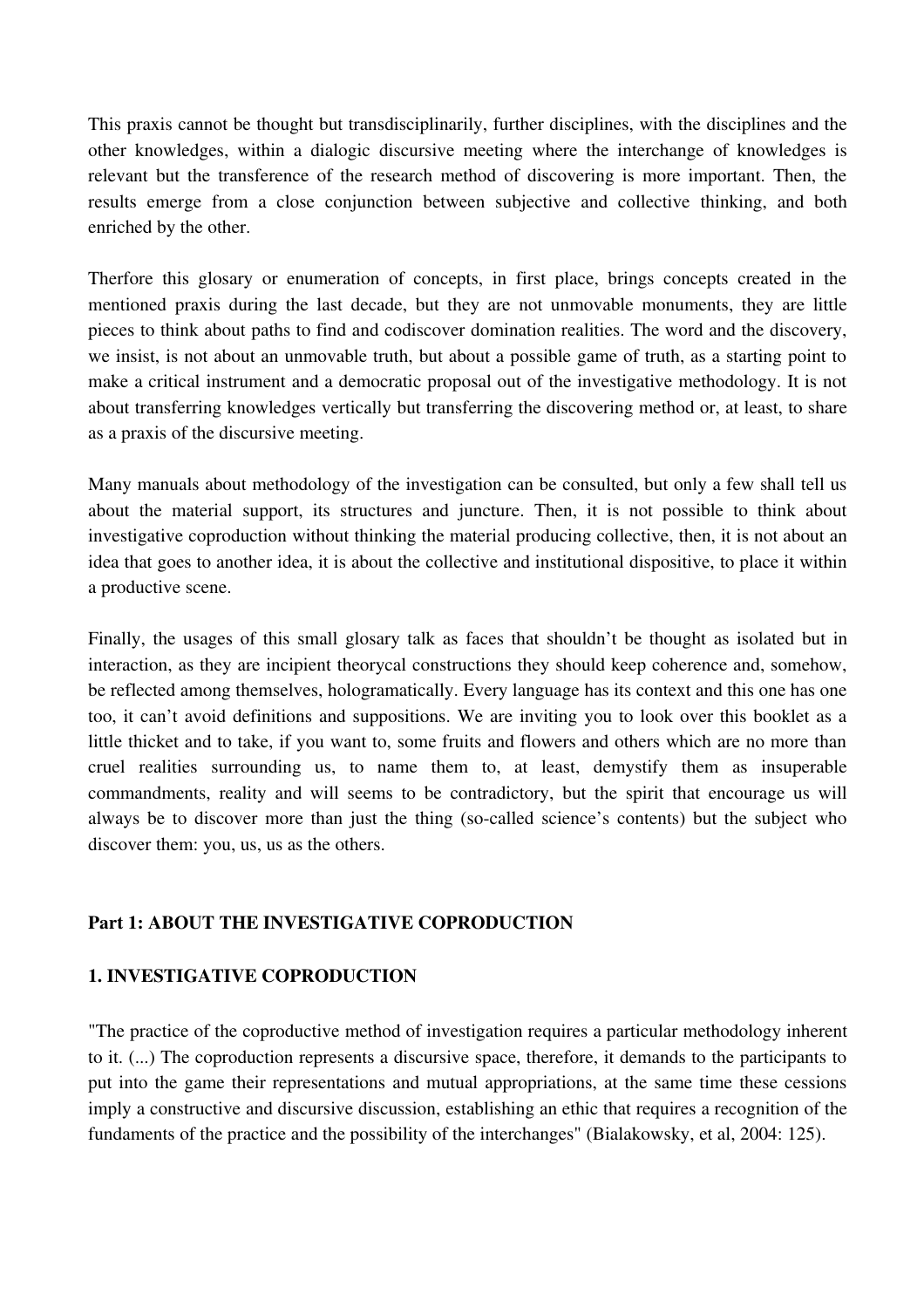**Story** 

*Intervention is not always easy, rather, always is difficult. Our arrival (of the investigation team) implied a multiple challenge: to revert the refusal and to transform it into a beginning. The serious difficulty whereupon we found ourselves is the other's recognition and the recognition of our capacity to discover the encounter.*

*Our entrance is everybody's entrance, but the row waits for the milk boxes to be distributed, the room is crowded. We sit around the table aside a little television supported on a pile of cardboard boxes containing milk. In the other side of the little meeting room: piles, almost to the ceiling, with more milk boxes. Beside and behind us: milk.*

*The doctor enters, he doesn't perceive us, not us nor the row that is waiting in line for the milk and protests because we have occupied a place reserved for a meeting about family planification that was cancelled because the appointed people didn't come.*

*Gladys and Otilia seized the opportunity to question the doctor about a 14 years old little neighbour who went to be attended and went out crying because she felt judged because of her pregnancy.*

In a small place, a world. Discovering is a leading wire that dis-covers what we can't *see and overwhelm us like piled up boxes to distribute without distribution. To investigate is to unravel, to dis-alienate, discover the differences and violences, but the method is not to start from the abstract but from the concrete, from the object and from the discursive meeting, from the knowledge distribution and the resignification of wisdom.*

(Field Story, SCC Shantytown 212, Alberto Bialakowsky, July 2002).

#### 2. DISCURSIVE MEETING

The investigative coproduction doesn't substitute the traditional qualitative and quantitative methods of investigation, it is an alternative for the collective production of scientific knowledge. The *discursive meeting* is one of the components of such method, not as a methodological instance for the investigating "*subject"* to subtract knowledges and wisdoms from the investigated *"object"* of study, but as a necessary condition for the collective production of such knowledges and wisdoms. It is about that instance in which both terms are re-united in order to carry out an investigation process together, ones with the others, a dialogue convergence that promotes a way of knowledge more directly appropriable by the social actor since he participates as its producer, as a *coproductor* (Bialakowsky, et al, 2006a). One of the premises of the discursive meeting is the *non violent communication* (Bourdieu, 1999: 528-9), what distinguishes the discursive meeting among other methodological techniques, such as the interview or the survey, which impose the objectives and the rules of interaction from the investigator to the investigated one. Nevertheless, the discursive method is not limitated to the *active and methodical listening,* postulated by Pierre Bourdieu as a mechanism for violence reduction during the communication, it goes further because it commits the social actors in such practice, turning them into investigating subjects and, therefore, coproductors of knowledge, not only appropriated by the academy subjects who participate with them in the discursive meeting.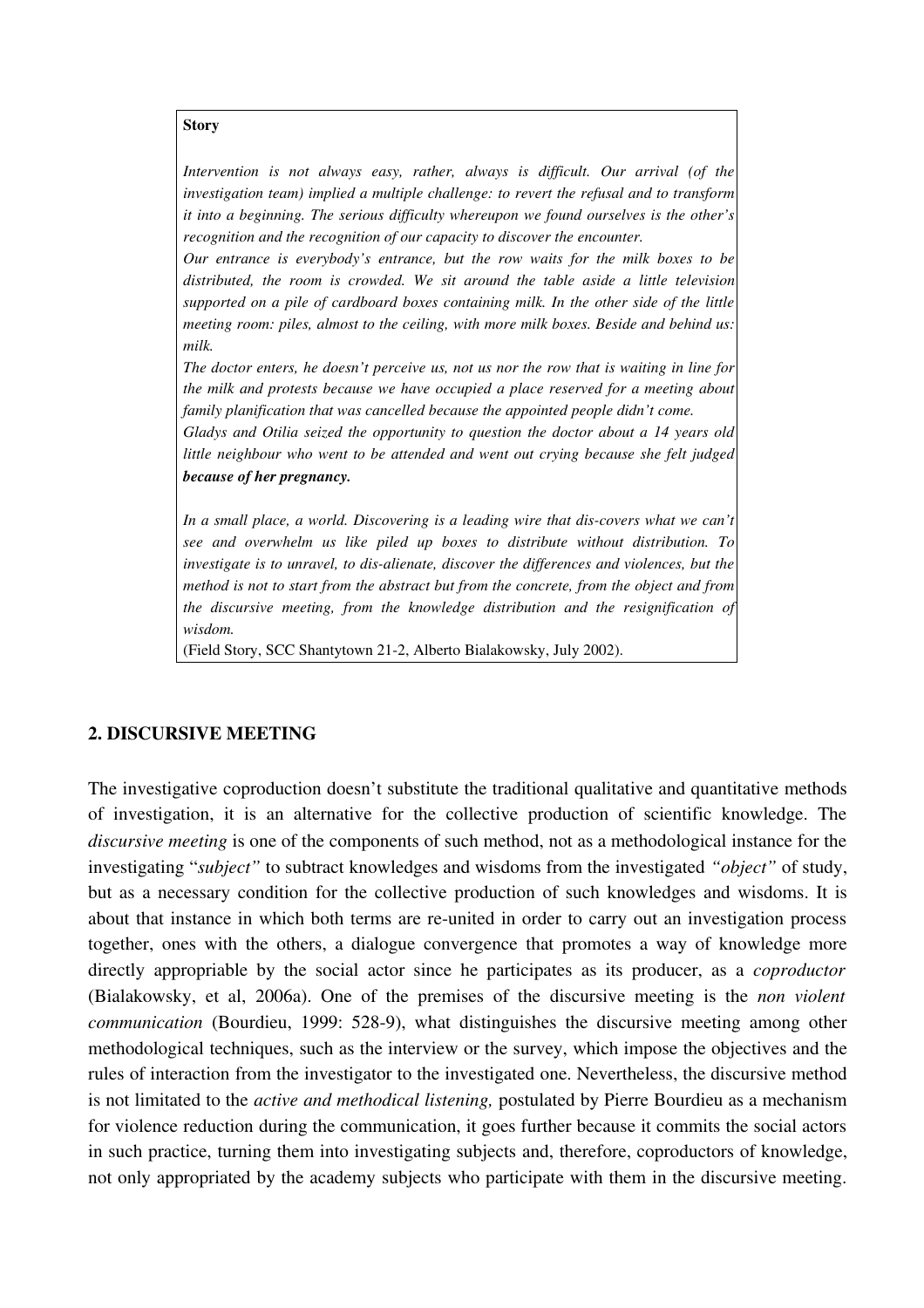Another premise, is to recognise that knowledges are complementary within the dialogue and there is not a hierarchy among academical and social wisdoms. The discursive meeting allows the collective and simultaneous interrogation about complementary discourses co-discovering the co-operation within the knowledge production.

> *"Since I don't have the habit of writing, surely, I didn't register somethings of a very rich and, personally, productive reunion, that allowed me to see me as a worker and for who I work for. I talk in first person because I have to write this reunion from myself and productive for the Dispositive, because all of you give me answers and tools to see what is done with my work and what my boss does with it and myself, from an interrogation that came out about the impossibility of recognising the roles between Investigator and Worker and question itself about things that create anguish. But I have to talk about myself, and I think that with my work and with myself as a worker, the boss does the same he does with all the Workers, whoever they are, alienate them, lie to them for his own benefit, appropriate of his knowledge and effort, flatten them and make them feel they don't deserve any recognition, etc. It happens daily, the work is done as Cecilia said "as if" but it is not made and there's where the questions and the anguishes come from, but the Monday's reunion and the Dispositive allows me to question myself again without so much anguish, but with anger, because it allows me to discover and to discover myself and then do it from another place and that means mobilisation to me, a desire to be out of what is commanded.*

(Register by Omar Navarro, nurse and coproductor, Borda Hospital)

#### 3. DISPOSITIVES

The coproductive dispositives can be defined as collectives of cowork of medium and long term in which the discursive meeting is materialized. Even though these collective learning spaces go through different steps (design, starting, systematization, consolidation and replication), it doesn't imply a lineal development, actually, the coproductive dispositive "is formulated and reformulated permanently, installing in the daily practice an excersice of deconstruction and reconstruction starting from the research material" (Bialakowsky, et al, 2006a:70) (Bialakowsky et al, 2007).

"In this sense, the coproductive dispositive installs a flexible dynamic in which knowledge and wisdom are articulated. In first instance, knowledge techniques and discursive procedures place social and institutional problems in the center of the scene. The, the discursive meeting, the interrogation and the reflection are conjugated within the dispositive, coproducing sights, knowledges and actions.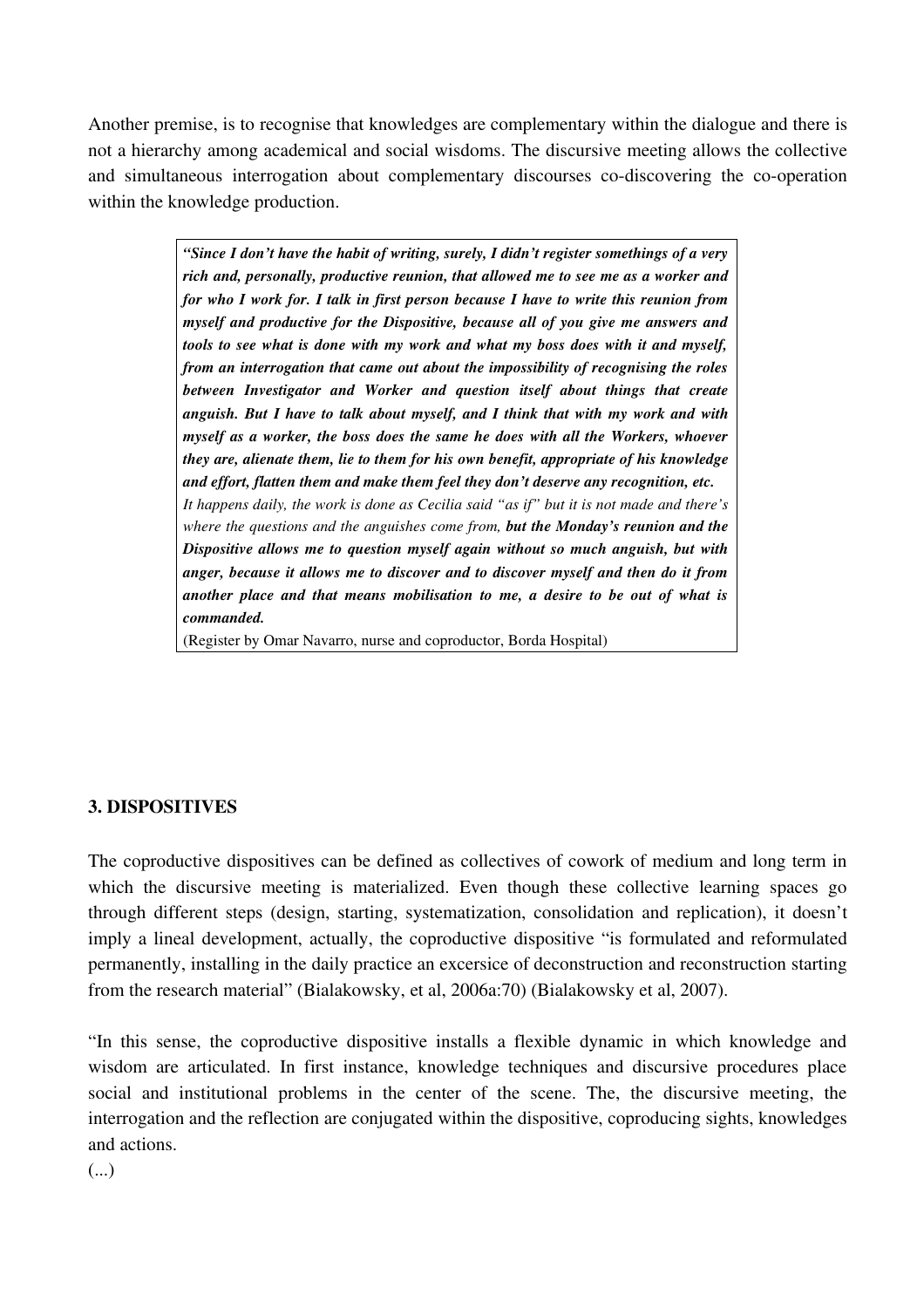Therefore, it is not about an appropriated and gathered knowledge by the researcher, but of a shared knowledge, collectively coproduced and democratically distributed. These experiences are produced by bridges, negociation and the interestes conciliation among the participant actors (...)" (Bialakowsky et al, 2007: 3).

### Part 2: TERMINOLOGY AND CONCEPTS OF THE INVESTIGATIVE COPRODUCTION

#### 4. NEW SUFFERINGS

It is understand by new sufferings those which are produced due to social-economical transformations, products of a "method" that crosses three levels: 1) macrosocial: globalization, labour liberalization, wild capitalism, world economical crisis, etc.; 2) mesosocial: absence of the State and the institutions it creates, school, police, justice, health institutions, workers unions, communitarian organizations, etc.; and 3) microsocial: the lost of elemental citizenship's rights (health, housing, labour), deterioration of labour and fragilization of the social and family relationships: unemployment, underemployment, no-labour, delinquency, family violence, stigmatization, lost of future perspectives, early death, extinction, etc.

#### **Story**

*"The difficulties are that people come with more pressure, with more, let's say, tendency to the complain, to the immediate demand not only about medical attention but also of medication and the capability to solve them economical problems as not being able to pay for the bus ticket or to have something to eat"* (Physician, Rivadavia Hospital).

# 5. SOCIETY'S WORK PROCESS

The distinctive characteristic of these processes are their intervention object. This particularity discovers three analysis dimensions in permanent strain: power, subjectivity and the domination.

Among other central characteristics of the institutional work processes, they refer to the social labour division, to specialisation aspects, separation, individualisation, but also of naturalisation and routinization of the work processes. Therefore, they have a double effect: they produce and reproduce the alienation of the worker and, in the other hand, they modulate the intervention (Bialakowsky, et al, 2003).

In this sense, the journey of the subjects through the public institutions explains the institutional mechanisms and the processes of reproduction of the exclusion-extinction dynamics. This circulation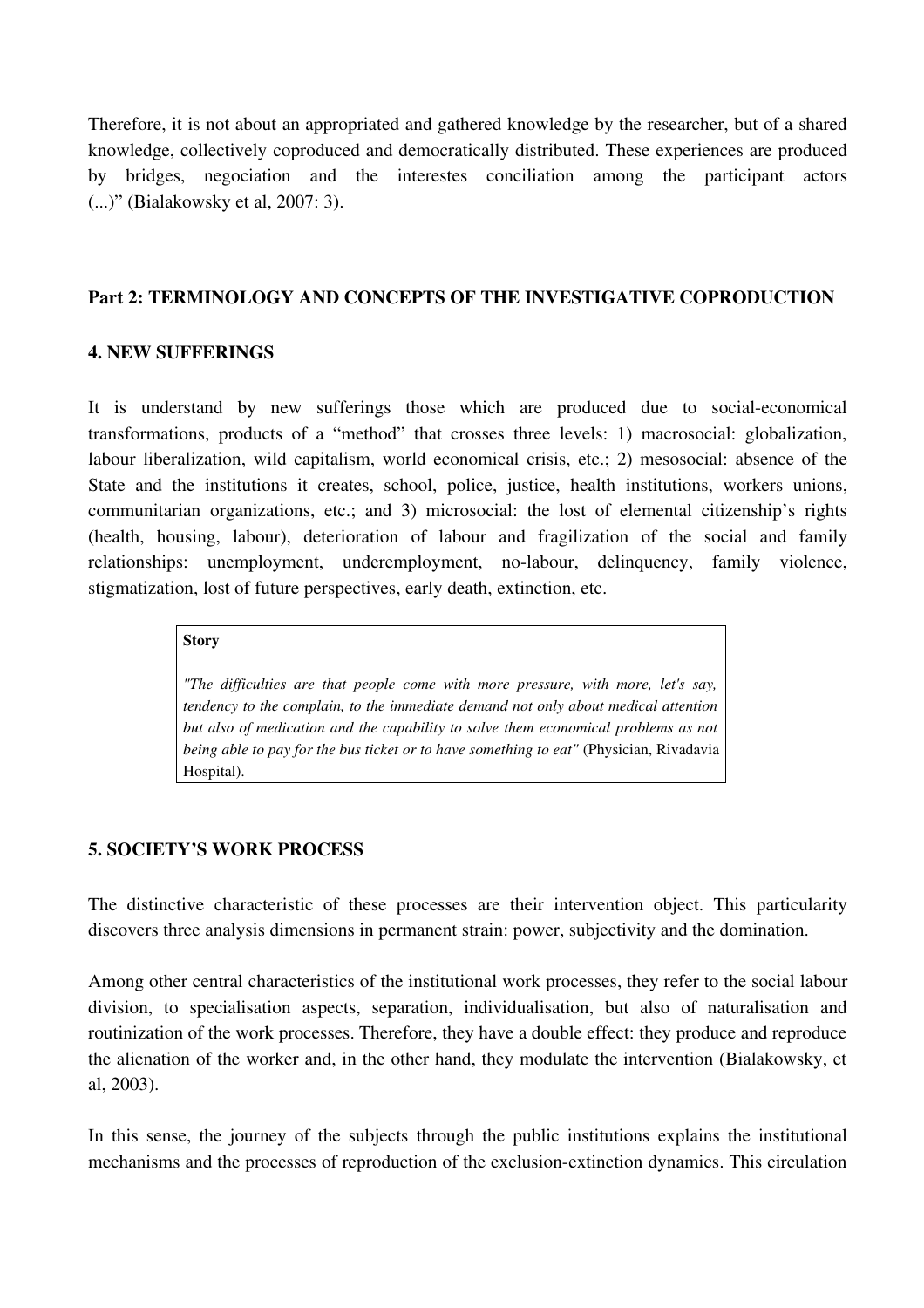discovers the transversal and specular methods beyond the specific and distinctive tasks of each institution (health center, penitentiary, school, etc.). From this perspective, the functional isolation is independent of the actors, in other words, it is a way of the society's work process. (Bialakowsky, et al, 2003).

#### Story: Tony

*"... Wait, wait, I will tell you because it is unbelievable. I'm taking care of the molar of a little boy who was no more of nine years old, and just to say something, to chat, I ask him 'How are you? How do you do?' and he answer: 'we are in mourning, last night they killed my uncle, who was release from jail just a week ago'. Do you understand? Just like this he said it, just like when my son tells me he played soccer, with the same naturality...".*

*Tony is the third son of Mariela, who died of AIDS, who was infected by her husband in jail who died also of AIDS years before, who left four orphan children. Tony is Tamara's brother, who got pregnant when she was 13 years old, and when she was 14 lost that first pregnancy at the sixth month and who, at the age of 15 is already taking care of her second son, that son who finally end the pregnancy process. Tony lives with his grandparents, his brothers, his brother in law, cousins, uncles and aunties. They are more than eleven in the apartment. He is Sonia's nephew whose husband was in jail and who didn't protect herself in the intimate visits, even though she knew what happened to her sister. That husband who was killed a week after he was released from jail because he robbed again, the one they are in mourning for while Tony gets his molar fixed...*

(Field Story, SUN, Ejército de los Andes Neighbourhood, Mónica Zagami, 2004)

#### 6. METHOD AND POLYHEDRON

Within this analysis frame, our hypothesis considers the existence of an institutional work "method" that operates in different levels: "a macro level represented by the macrosocial transformations registered in the last centuries (cultural, related to the labour situation, economical and social); a mesosocial level, that includes the institutions and its links with the community they assist; and a micro level, related to the familiar and singular dimension of the persons. The method we refer to, is compose, from our perspective of analysis, by practices we can define as "violent", but with a defined intentionality in terms of subjectivity production in the present society. And, in this direction, the state institutions are far to apply a resolving intervention into the sufferings caused by the social exclusion-extinction process, since they reproduce them and, even, intensify them" (Bialakowsky et al, 2005a: 1, in press).

"The method that underlies the institutional logic requires specialisation, separation, individualisation. These requirements to treat the 'abnormalities' (sickness, disabilities, delinquency, school defection) separate the assisted and the assistant.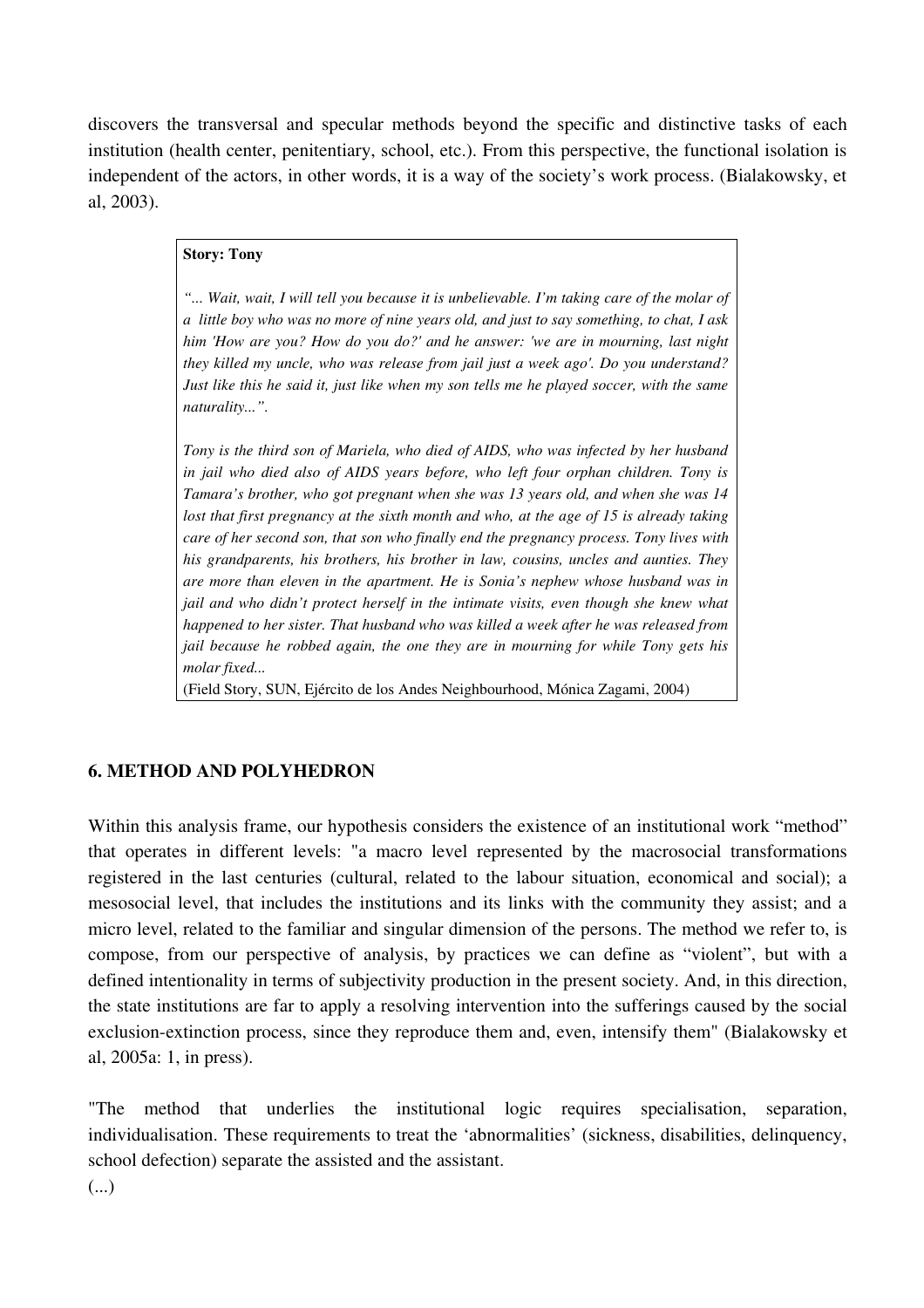In the practice the institutions play different roles, however, through the investigative coproduction the transversal methods are discovered like an imaginary polyhedron, its different faces correspond, homologous and specularly, in its (supposedly) autonomous practices. From this perspective, the functional isolation is independent of the actors. It is discovered that this isolation is the result of the procedure's rationality in the sense expressed by Zygmunt Bauman (1998), in other words, it is a way of the society's work process. The method is supported by logical correspondences with the isolation reproduction and the legitimacy of systems of domination. In this direction, we can remember that suffering can be seen as a subjective suffering and, further, as an instrument or a part of social domination" (Bialakowsky et al, 2004: 124).

We can distinguish two kinds of interventions: "a. the State intervention through the implementation of systematic policies, dispositives and regulation technologies, and, b. the intervention of the state public institutions. From this perspective, we keep the analysis of the second ones, as privileged observation objects as they are producers of the social thing, exploring, trough them, the method that crosses them" (Bialakowsky et al,  $2004$ : 123-124).

#### Story

| Mónica and Alejandro were born in the beginning of the 70's decade, just like the<br>neighbourhood.                                                                                                                                                                                              |
|--------------------------------------------------------------------------------------------------------------------------------------------------------------------------------------------------------------------------------------------------------------------------------------------------|
| The Sánchez family was one of the first ones to arrive, Mónica was 4 years old.                                                                                                                                                                                                                  |
| Alejandro was a street boy that Mónica's mother brought from the Central Market<br>because she felt pity for him, he was 2 years younger than Mónica.                                                                                                                                            |
| Time passed: shared dreams and solitudes, love came to them.                                                                                                                                                                                                                                     |
| Mónica fell in love with Alejandro.<br>1990                                                                                                                                                                                                                                                      |
| She got pregnant.                                                                                                                                                                                                                                                                                |
| He had no job and she employed herself as a domestic worker per hours when she just<br>stopped breast-feeding her first son. They live with everyone else in a room only for<br>themselves.                                                                                                      |
| He was sad, he needed to work, but there was a lack of work and if he said he was from<br>the neighbourhood everybody refused to hire him. He used to spend the hours taking<br>care of the baby while waiting for Mónica to come back from work.<br>1993                                        |
| The third pregnancy: something must be done. The guys take him to do some "little<br>job"; he was throwing himself to a hole. They are already five in the room. Mónica<br>started working again. Alejandro became jealous, he follows her to her workplace,<br>waits for her, and goes for her. |
| The "little jobs" became more frequent.                                                                                                                                                                                                                                                          |
| Mónica quit her job after Alejandro entered to rob in one of the houses in which she<br>worked.                                                                                                                                                                                                  |
| 1994                                                                                                                                                                                                                                                                                             |
| Alejandro goes to jail. There she goes, with her children taken to her hand, every noon<br>with the meal to the police station. He is transferred to the penal jail. The journey                                                                                                                 |
| becomes longer and longer, more expensive and difficult.<br>1995                                                                                                                                                                                                                                 |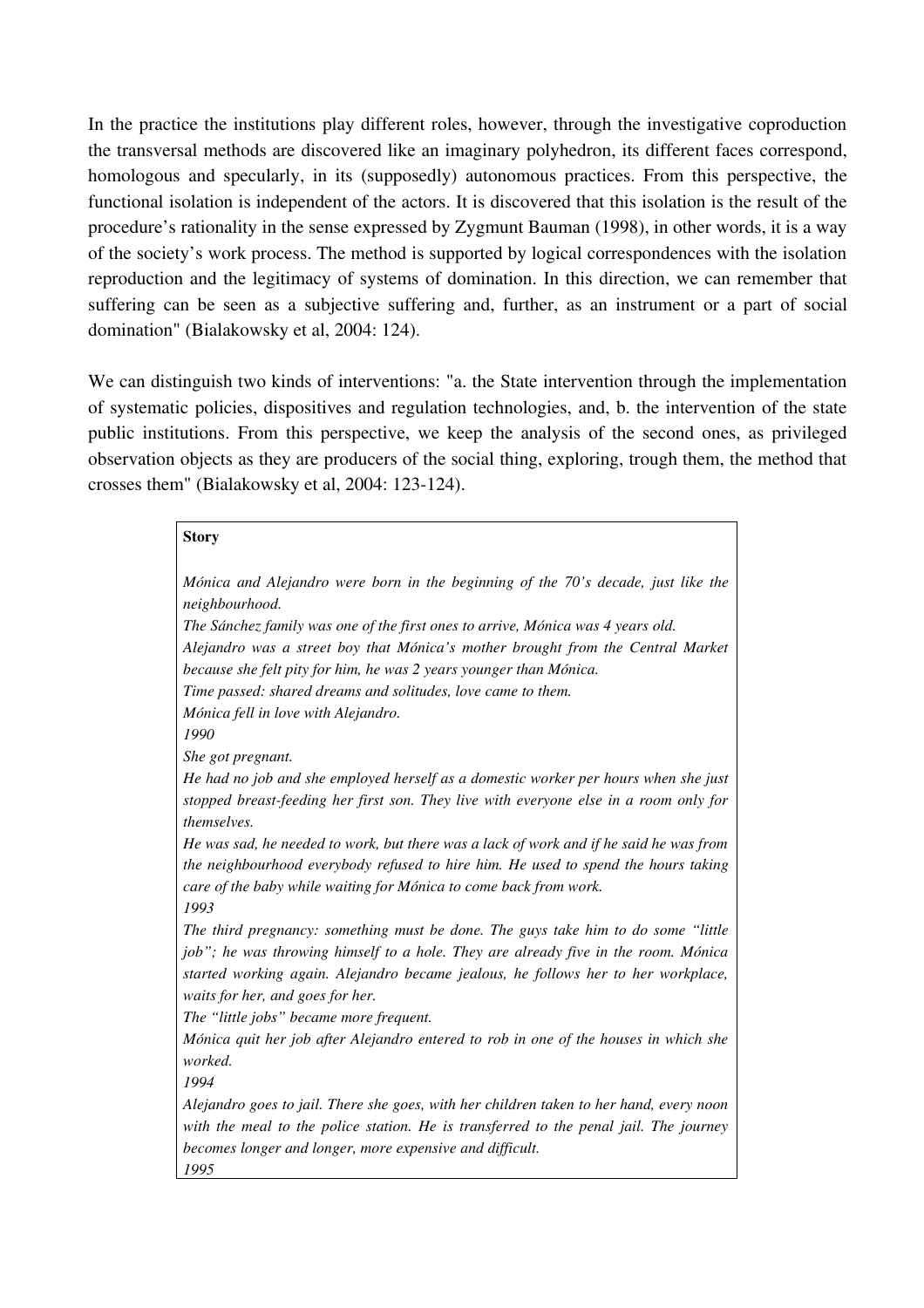*It starts the intimate visits. Alejandro gets AIDS. 1996 Forth pregnancy, the baby and Mónica get AIDS. 1997. 1998. 1999. Hospital, penitentiary, children's hospital, penitentiary, hospital for infected persons, jail, health place, jail. 2000 Alejandro dies at the penitentiary when he was 27 years old. 2001 Hospital, hospital, hospital, hospital. 2002 Mónica dies at the hospital when she was 31 years old. Mónica were always in love with Alejandro, he was the center of her life and her death. Mónica and her children passed and pass by the health place, the police station, the children's house, the hospital, all the institutions from the neighbourhood and even from the capital city, and none could save Mónica. Perhaps one day some mónicas may save them...* (Field story, SUN, Ejército de los Andes neighbourhood, Mónica Zagami, 2002)

# 7. SEGREGATED URBAN NUCLEOUS (SUN)

By Segregated Urban Nucleous (SUN) we understand "those units or habitational complexes that, because of historical and social determinations are associated and segregated from the urban macrocommunities, suffering social isolation, extreme urban deterioration, stigma and conditions of life, that define them within ecosocial marginality, within "ghettification" processes and whose habitat specifications cut them off the urban environment" (Bialakowsky, et al, 2001: 73).

"The segregated city center is a construction in permanent conflict and its principal specifications could be deeply defined as a social system feature orientated to modulate the dispossessed, to lodge us in a territorial layout. Upon this space two strategies are reunited: *the discipline and the regulation*, when they are operated together the result is deadly" (Bialakowsky et al, [2](#page-8-0)005b: 76)<sup>2</sup>.

#### Story: Looking for an apartment in the Knot 1

*"It is hot, the sun shines in the sky and I walk with an 8 years old boy inside the Neighbourhood. He is my guide. Everytime we turn we go deep into passages and bends that, sometimes, remind me to a labyrinth... Sometimes, the buildings are so high that they don't let us see the noon sun, even though the hot weather, and when it happens, the sun becomes strange, the sensation is oppression, it feels like you are surrounded by cement inside the cement. We go out and we crush against a wall with*

<span id="page-8-0"></span> $2^{2}$  Among the community meetings with the Assembly of the Ejército de los Andes Neighborhood, in opportunity of the First UPU Regional Meeting: "Bulding the Popular Urban University" (Buenos Aires, May 2006), the habitants from Perú agreed that the SCC concept is adjustable to their Pueblos Nuevos.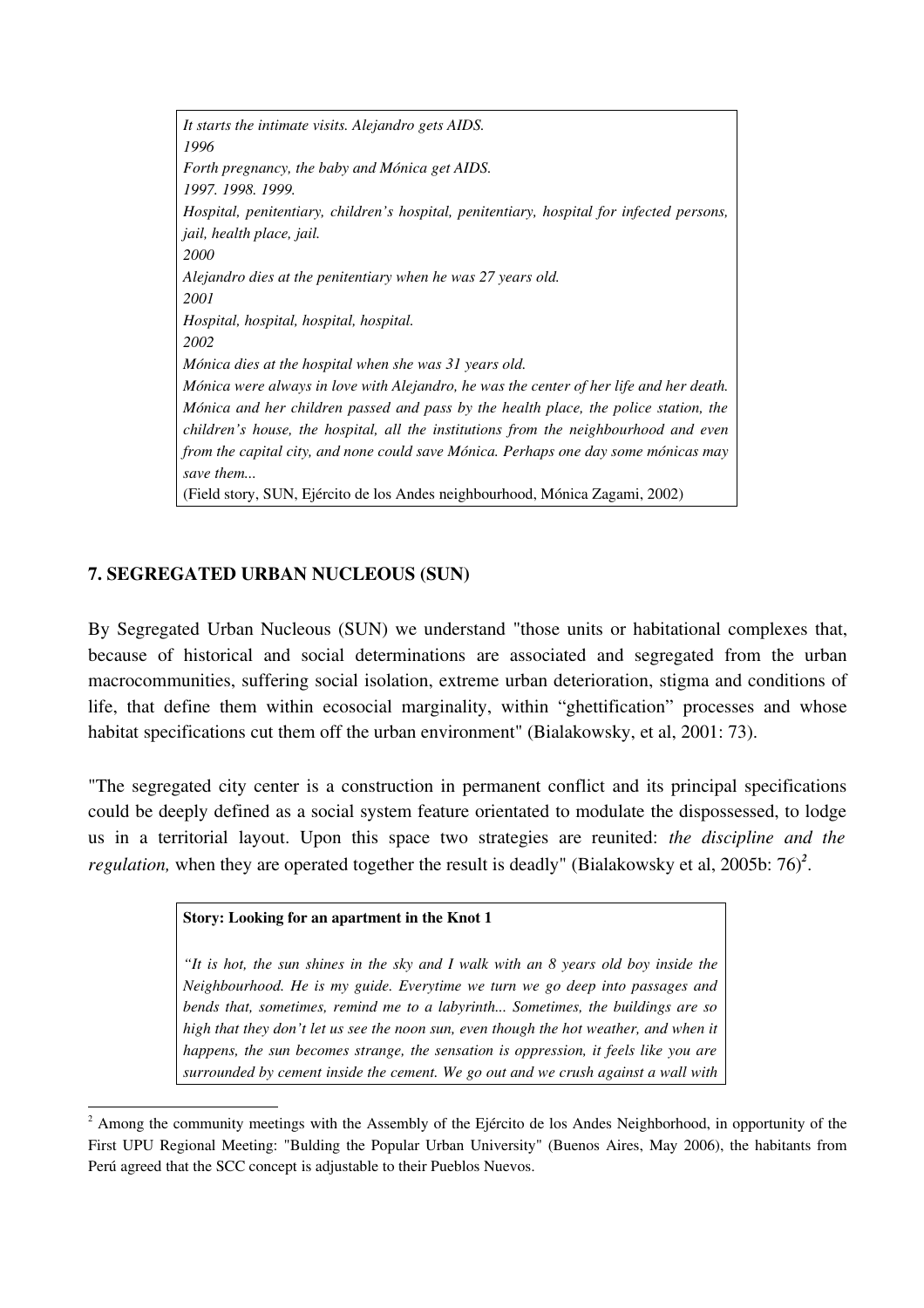*a hole that once was a door. 'I go to this row, the Knot 1 is around the corner, behind that building'. We kiss each other and I see him disappearing trough the hole... I feel like I was standing in the middle of the desert and I can't explain myself how this child could made me feel so safe... I start boarding the row, I find the Knot which stands between broken streets and grown grass and the sun, that is hitting my face, it feels like a blessing. I know the street of the building is not faraway but from the inside is not seen, I can only hear it... I arrive to the door, the scent of humidity is terrible, there are two seated boys and I ask them if this is the knot I'm looking for... ¿And the tower B? 'Uhh…', they say while they laugh, 'first of all you have to go upstairs, then turn left and go around the footbridge... in order to reach the stairway of the Tower B and then go to the floor...'. I feel like I wanted to be kilometres far from this place, but... I want to see it: ¡I hear of it so many times...! I enter. The heat disappears and the scent occupies everything. I go upstairs to the first floor, turn around to get the footbridge and I find a family, I ask again... I'm on my way and on the footbridge I can breathe air, not humidity. I turn around, the light disappear and I enter Tower B. The stairway is suspended, between the cement stairs I can see the precipice, in many sections only the framework remains and I have to jump the loose stairs that move... I listen to a noise of water falling... I try to concentrate in that noise and I continue. The doors are closed and fence in bars, the stairway spins in a light and shadows game, the sky is visible... but if I turn around I can't see it anymore. In the last floors (it has 12, I'm in the*  $7<sup>th</sup>$ *) there is no light, I can't continue, I have tachycardia and I'm dizzy. I hear steps, a 16 years old guy with his torso naked and tattooed appears in the last steps, I think I should talk to him, introduce myself, become into somebody for him. He is the brother of the person I'm seeking, he tells me to follow him... we go upstairs in the darkness and he opens the apartment's door for me...".* 

(Field story, SUN, Ejército de los Andes Neighborhood, Roxana Crudi)

# 8. SOCIAL EXCLUSION-EXTINCTION CONTINUUM

"The social dynamics of extinction, is not only a process metaphorically mentioned, it has four empirical angles that can be verified in the social practice of the system: a) the extinction of the precedent social-cultural being, for growing fractions of the working class and local ethnic groups; b) the maximum contradiction of the system to destroy itself and go from a legitimable capitalism to a predominantly coactive economic formation; c) the production of extinguishable population or with a very low survival capacity through the indigence processes, clandestine migration, criminalization, the emergence of old and new ways of pathologies (AIDS, drugs, desnutrition, tuberculosis, madness and others); finally, d) the fragmentation of the social urban space with intense ghettification processes" (Bialakowsky et al, 2004: 123).

> *231002: At the nursery. Gaby is 12 years old and the next year he won't be able to come back to the nursery or the dining, the age will be the limit. He had breakfast and lunch there for years. As the end of the year is closer, Gaby is nervous, he doesn't want to talk about next year...* **22-10-03: At the health center.** In a few *minutes, I stay alone in front of the corpse, I start checking it: it wouldn't be the first*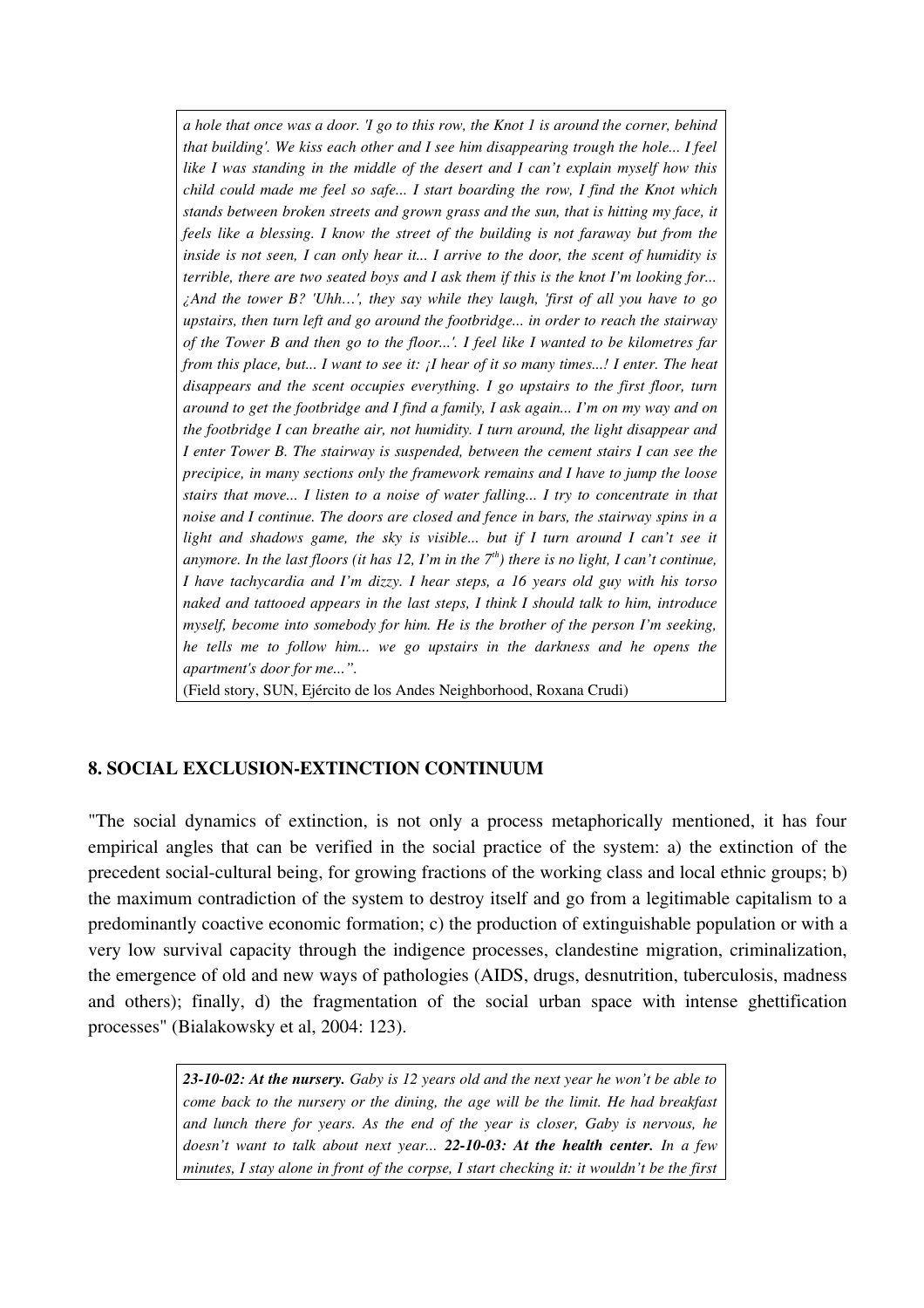*time we find bullets not seen at the first moment. When I take its trousers off, I see a pubic hair growing, I see again the young man's characteristics and I discover his childhood just ending, ¡he must be 12 or 13, right in the pubic development!*

*The relatives arrive. I see the name and the identity and everything gets mixed up, am I a doctor? a member of a research team? another relative? I am myself, and I have to carry out* 

*all these roles and carry on, in the best possible way, the revealing of the certainty that cross me while I understand that cruel reality that makes me feel that we are all responsible for this death, that we all adjusted the cord around Gaby's neck, that we kill the best we have... (Story coproduced by the doctor of the health center). 231003 The middle school. Today the group of carnival performers is invited to the Science Fair, when we arrive to the neighbourhood everybody talks about the 14 years old boy who hung himself. When I enter the nursery the ambient is tense I think the boy could be... no... I know he wasn't doing well at school, and the teacher was going to invite him to participate in the carnival group of performers he promoted and lead... I enter expecting to see him and I find myself with the little sad faces of his mates: (...) "We have to dance for Gaby, he would have wanted it". They walk to the programmed show. When we arrive to the school the principal knew it: "He is the one we told you last year to keep an eye on him because he was going to be your next student...", he paralysed. "No... don't you tell me that boy!", "and do they say the school had something to do with it?" (Participant observation).* **24-10-03 The** *negation of the subjectivity. The next day I get more information: he left a letter for his mother where he ask her for forgiveness and say that the reason is inside of his folder and it is the suspension note from school. His mother said that days before he was looking for a cord and, as he couldn't get one, he hung with a sweater, that he locked all the doors inside, that he didn't leave any chance to be saved.*

*But Gaby wanted to be saved, he wanted to "...change the country and my life...", as he wrote as a coproducer of the carnival group of performers, he wanted to see the sea, he wanted somebody to believe in him when he told his sister was abused, he wanted to be alive, dance, sing, have friends. He was sensitive and supportive. He couldn't be part of the stigmatised neighbourhood, but he had no choice, he expressed his resistance and his resignation, "I will never go out with guns, Teacher", he told me once, he couldn't be an adapted part of the ghettification ways, and we didn't leave him any alternative ways.* 

(Story on participant observations and field registers, SUN, Ejército de los Andes Neighbourhood, Roxana Crudi y Mónica Zagami)

#### 9. GHETTIFICATION

Social ghettification processes are the result of a complex intersection of governmental interventions (directs or by omission) on a physical and social space that is kept as *exceptional* (Agamben, 2005) since it constitutes an irruption on the massive urban weft in many senses: in one hand, it presents degradated habitat conditions, because of its building conditions, as well as its public space and the access to services and elementary health conditions. In the other hand, ghettification processes are created because of discursive masses that allud to impoverish neighbourhoods as dangerous, violent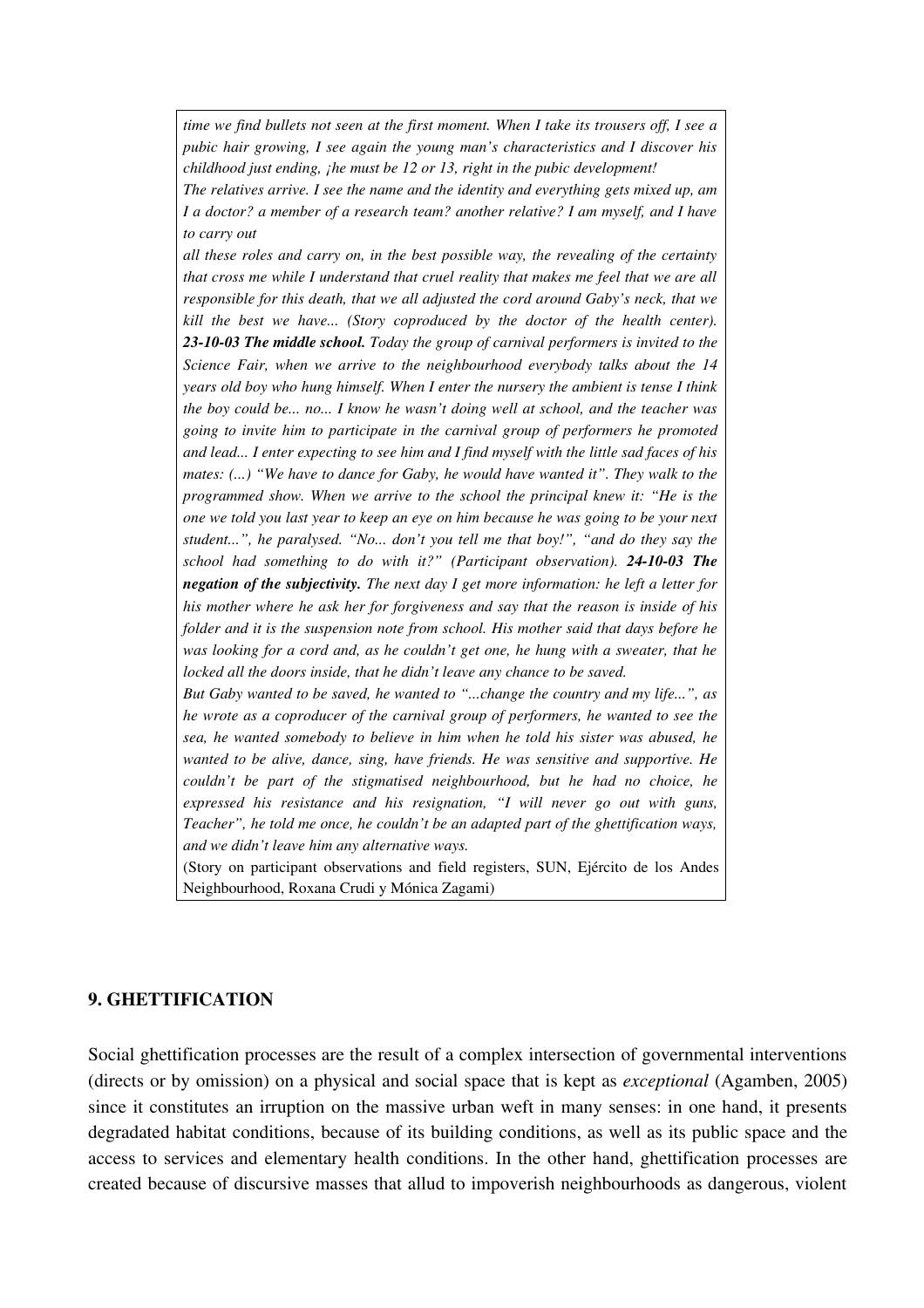and unrecoverable places, diagnosis from which stigmatisation of its inhabitants is produced, turning them into a collective seen as problematic. This is how conditions that legitimate violent, segregative and stigmatising interventions (that creates a self-responsability sensationar among the inhabitants) are generated from wider social discourses, instead of applying strong and permanent public policies in order to find with the inhabitants the understanding keywords of the conflicts.

On the other side, in an institutional level we find within the ghettified spaces a lack of resources and accesses to social goods such as –for example- justice, recreation and green spaces, even though perimetral surveillance is selectively applied over this neighbourhoods by security forces that reinforces the frontier between segregated neighbourhoods and the rest of the urban space. A segregative matrix (in wide terms) is generated from the multiple institutional interventions and it is establish, as Wacquant –the sociologist- points, like a bifrontal fencing instrument of control, where the social dislodge is incarnated in the excluded's lodge and in the social segregation, keeping determinated neighbourhoods, because of the institutional intervention, as *exceptional* places within the social and urban weft: "social segregation of the excluded within a urban cartography divided in wild and civilised zones. It also points the double unit of length, for the wild zones and another for the civilised ones. There's also the fascism of insecurity: ´it is about discretional manipulation of the insecurity of people, social groups weaken by labour [precariousness](http://www.diccionarios.com/consultas.php) or by accidents and destabilising events" (De Sousa Santos, 2004: 32).

#### **Story**

*"We entered the CEC (Complementary Educative Center) and wait in the hall to be introduced to the people we were going to interview. There is a very large poster on the wall were collages made by children as part of their learning of the artistic work of Antonio Berni are exhibited. The first collage that I see calls my attention: it is a composition of the neighbourhood, where there are wools of colours doing clouds and a sun, a little brilliantine adorning the ground and a trimmed figure from a magazine where there is a gendar aiming at a row of aligned men turned against the wall"* (Field Register by Ana Laura López, 12/08/05)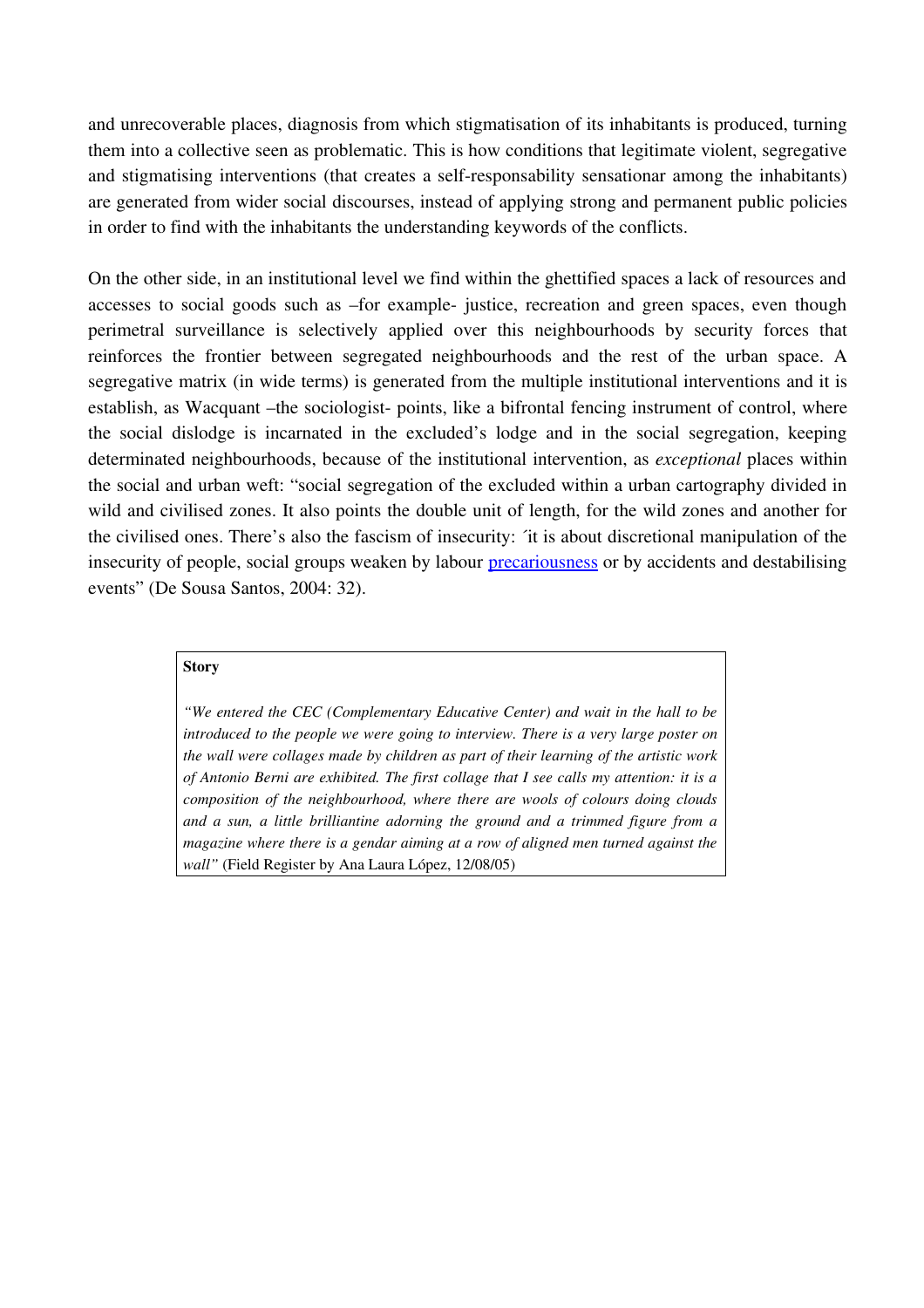# Part 3: SOME KEYWORDS FOR THE COMPREHENSION OF INVESTIGATIVE **COPRODUCTION**

#### I. Antecedents:

Among the significant antecedents to weigh about the praxis of the investigative coproduction, we can pointed: the participative action investigation (Fals Borda, 1987), the pedagogy of the question (Freire, 1986), the collective intellectual (Bourdieu, 2000) and the proposals of transdisciplinarity and complex systems (Morin, 1990 y Garcia, 1994).

# II. Theorycal convergences

As far as the theoretical convergences, the investigative coproduction retakes aspects of the dialogic science and discursive ethic (Apel, 1991; Maliandi, 2000; Levinas, 1977); the second order epistemology (Sotolongo et al, 2006) and the critic to normalisation and microphysics of disciplinary authority (Foucault, 1992).

# III. Conceptual reflections and starting points

Investigative coproduction includes the discursive meeting praxis, collective thinking, recursion, disciplinary paradigms frontiers, and the dispositive of investigative coproduction, elements which produce an encounter of asymmetric knowledges in double direction. It is about an investigation formulated with an ethical decision as a starting point, it's not about transforming *a priori* but coinvestigate. This dialogical way can even be applied in natural and exact sciences.

Investigative coproduction starts from the conscience of disciplinary alienation that implies the alienation of a part or the whole *general intellect* (collective intellect, Marx, 1972; Virno, 2003), the collective thinking is the complementary instrument, conscious, of the knowledge production.

# IV. Knowledge distribution plus discovering method distribution

This investigative coproduction methodology includes: a. the transfer of the investigative methodology, the coproducer researcher participates of the investigative process and critically receives the investigative method, b. the coproducer participates in the process of data interpretation, c. the coproducer participates in publishes and scientific presentations, d. the coproduction dispositives of investigation constitutes the long lasting material base and a material collective of knowledge coproduction.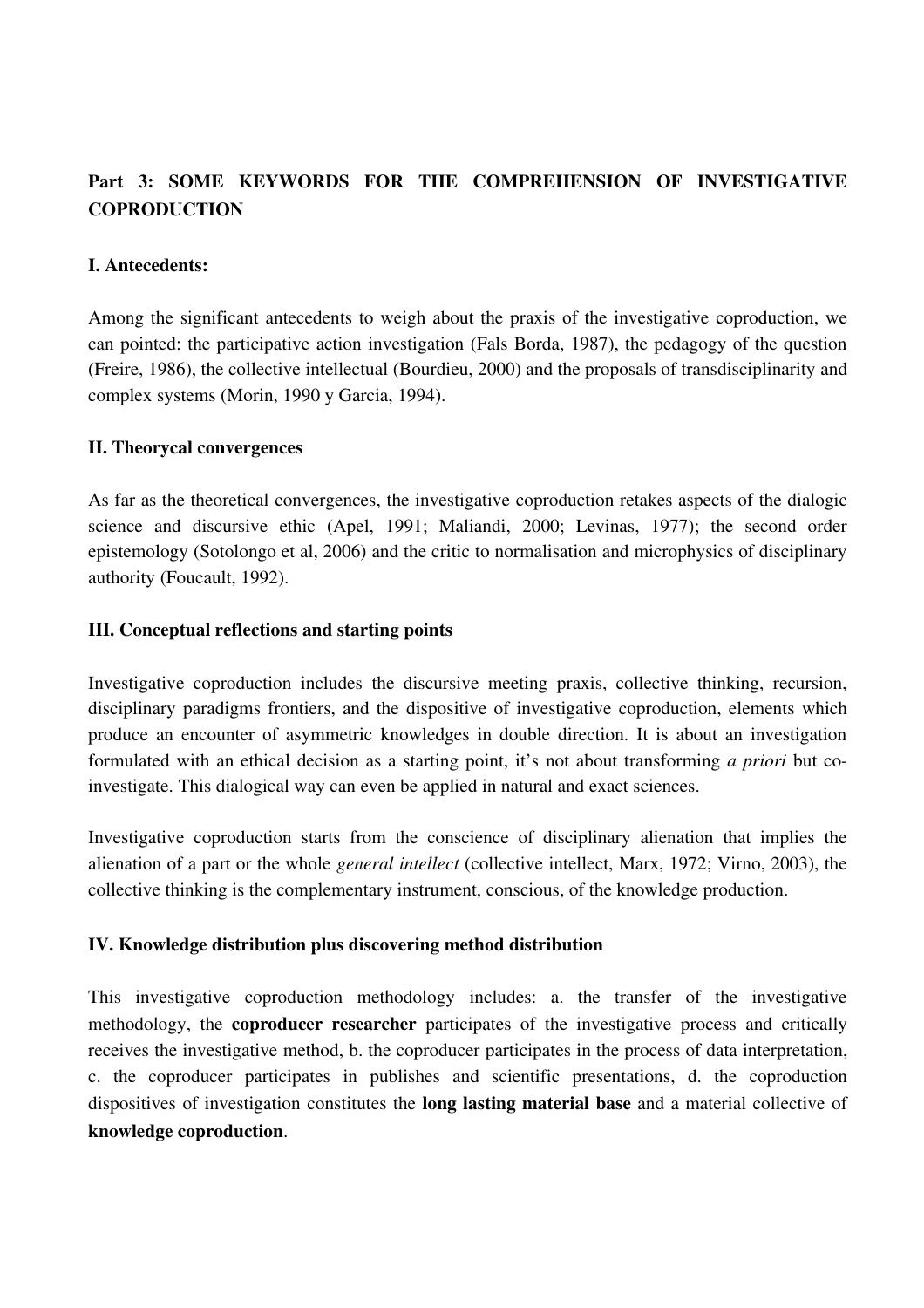# BIBLIOGRAPHY

- Agamben, G. (2005), *Estado de excepción*, A. Hidalgo editora, Buenos Aires.
- Apel, K. (1991), *Teoría de la verdad y Ética del discurso*, Paidós, Barcelona.
- Bauman, Z. (1998), *Modernidad y Holocausto,* Ed. Sequitur, España.
- Bialakowsky, A. L., Grima, J. M., Rosendo, E.; Costa, M.I.; Crudi, R.; Xiques, M. y Haimovici, N. (2003), "Procesos sociales de trabajo en instituciones públicas. Actores bifrontes.", en *Encrucijadas: Revista de la Universidad de Buenos Aires,* Nº23, Septiembre.
- Bialakowsky, A. L., Lusnich, C., Rosendo, E.,Haimovici, N., Costa, M.I., Benítez, J. L., Camps, P., Crudi, R., De Bellis, M., Escudero, V., Fraga, A., Franco, D., Kwsznieryk, A., Nieto, K., Quiroz, L., Scali, L. J., Tissot, M., Toledo, V. (2001), "Proceso de trabajo y padecimiento en la exclusión social" en *Revista Herramienta*, Nº 15, Buenos Aires.
- Bialakowsky, A. L.; Costa, M. I.; Patrouilleau, M. M.; Lusnich, C.; Franco, D. E.; Grima, J. M. y Navarro, O. (2007), "Metodología de coproducción investigativa aplicada al estudio comparado de los procesos de trabajo", ponencia presentada en *V Congreso Latinoamericano de Sociología del Trabajo: "Hacia una nueva civilización del trabajo"* de la Asociación Latinoamericana de Sociología del Trabajo (ALAST), 18 al 20 de abril, Montevideo – Uruguay.
- Bialakowsky, A. L.; Franco, D. E.; Patrouilleau, M. M.; Bardi, N.; Lusnich, C.; Zelaschi, C.; Grima, J.M. e equipe (2006b), "Uma sociologia do trabalho contrastada", en *Tempo Social*, Vol.18 Nº , San Pablo, Junio.
- Bialakowsky, A. L.; Rosendo, E.; Crudi, R.; Zagami, M.; Reynals, C.; López, A.L.; Haimovici, N. (2005a), "La violencia del método institucional en el continuum de exclusiónextinción social", en *Revista UCES*, en prensa.
- Bialakowsky, A.L.; Costa, M. I.; Patrouilleau, M. M.; Martínez Schnaider, R. ; López, A. L. (2006a), "Capitalismo y método. Alternativas de la coproducción investigativa", en *Revista Lavboratorio*, Año VII, Nº19, Otoño/Invierno, Buenos Aires.
- Bialakowsky, A.L.; Reynals, C.; Zagami, M.; Crudi, R.; Costa, M.I. y Haimovici, N. (2004), "Procesos sociales de exclusión-extinción. Comprender y coproducir en las prácticas institucionales en núcleos urbanos segregados"*,* en Mota Díaz, L. y Cattani, A. D. (coord.), *Desigualdad, pobreza, exclusión y vulnerabilidad en América Latina. Nuevas perspectivas* analíticas, , UAEM-CEMAPEM-UFRGS-ALAS, Toluca, México.
- Bialakowsky, A.L.; Reynals, C.; Zagami, M.; Crudi, R.; Costa, M.I. (2005b), "Núcleos Urbanos Segregados. Procesos de Exclusión-Extinción Social y prácticas institucionales", en Borthagaray, J.M; Igarzábal de Nistal, M. A.; Weistein-Krasuk, O. (comp.), *Hacia la Gestión de un hábitat sostenible*, Nobuko-FADU/UBA-CIM-ISUTyA-CEHyV, Buenos Aires.
- Bourdieu, P. (2000), *El sociólogo y las transformaciones recientes de la economía en la sociedad*, Libros del Rojas-UBA, Buenos Aires.
- Bourdieu, P. (1999), *La miseria del mundo*, Fondo de Cultura Económica, Buenos Aires.